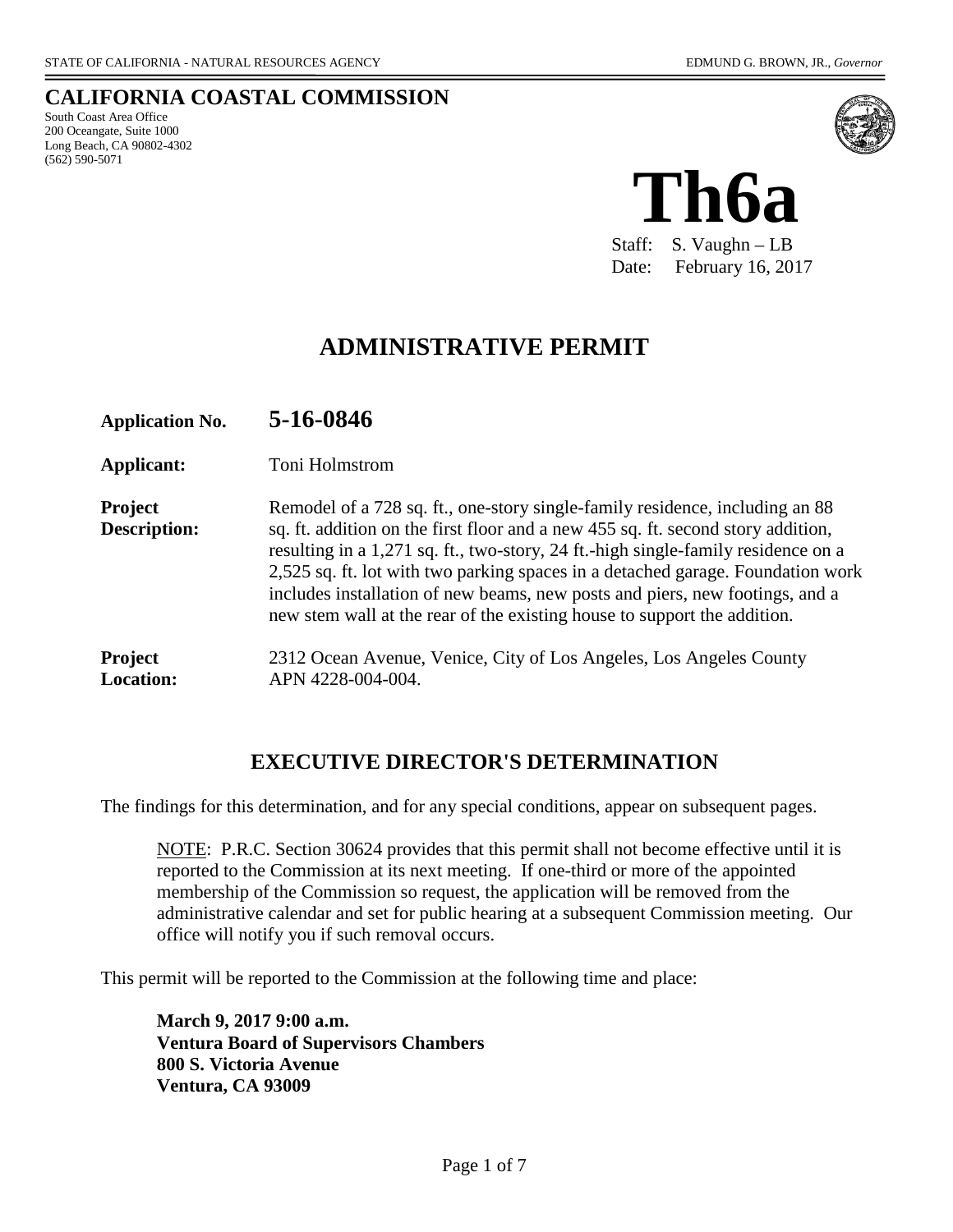5-16-0846 (Holmstrom) Administrative Permit

IMPORTANT - Before you may proceed with development, the following must occur: Pursuant to 14 Cal. Admin. Code Sections 13150(b) and 13158, you must sign the enclosed duplicate copy acknowledging the permit's receipt and accepting its contents, including all conditions, and return it to our office. Following the Commission's meeting, and once we have received the signed acknowledgement and evidence of compliance with all special conditions, we will send you a Notice of Administrative Permit Effectiveness.

#### **BEFORE YOU CAN OBTAIN ANY LOCAL PERMITS AND PROCEED WITH DEVELOPMENT, YOU MUST HAVE RECEIVED BOTH YOUR ADMINISTRATIVE PERMIT AND THE NOTICE OF PERMIT EFFECTIVENESS FROM THIS OFFICE.**

 JOHN AINSWORTH Executive Director

By: Shannon Vaughn Coastal Program Analyst

# **STANDARD CONDITIONS**

This permit is granted subject to the following standard conditions:

- 1. **Notice of Receipt and Acknowledgment.** The permit is not valid and development shall not commence until a copy of the permit, signed by the permittee or authorized agent, acknowledging receipt of the permit and acceptance of the terms and conditions, is returned to the Commission office.
- 2. **Expiration.** If development has not commenced, the permit will expire two years from the date the Commission voted on the application. Development shall be pursued in a diligent manner and completed in a reasonable period of time. Application for extension of the permit must be made prior to the expiration date.
- 3. **Interpretation.** Any questions of intent or interpretation of any term or condition will be resolved by the Executive Director or the Commission.
- 4. **Assignment.** The permit may be assigned to any qualified person, provided assignee files with the Commission an affidavit accepting all terms and conditions of the permit.
- 5. **Terms and Conditions Run with the Land.** These terms and conditions shall be perpetual, and it is the intention of the Commission and the permittee to bind all future owners and possessors of the subject property to the terms and conditions.

**SPECIAL CONDITIONS:** See pages five through six.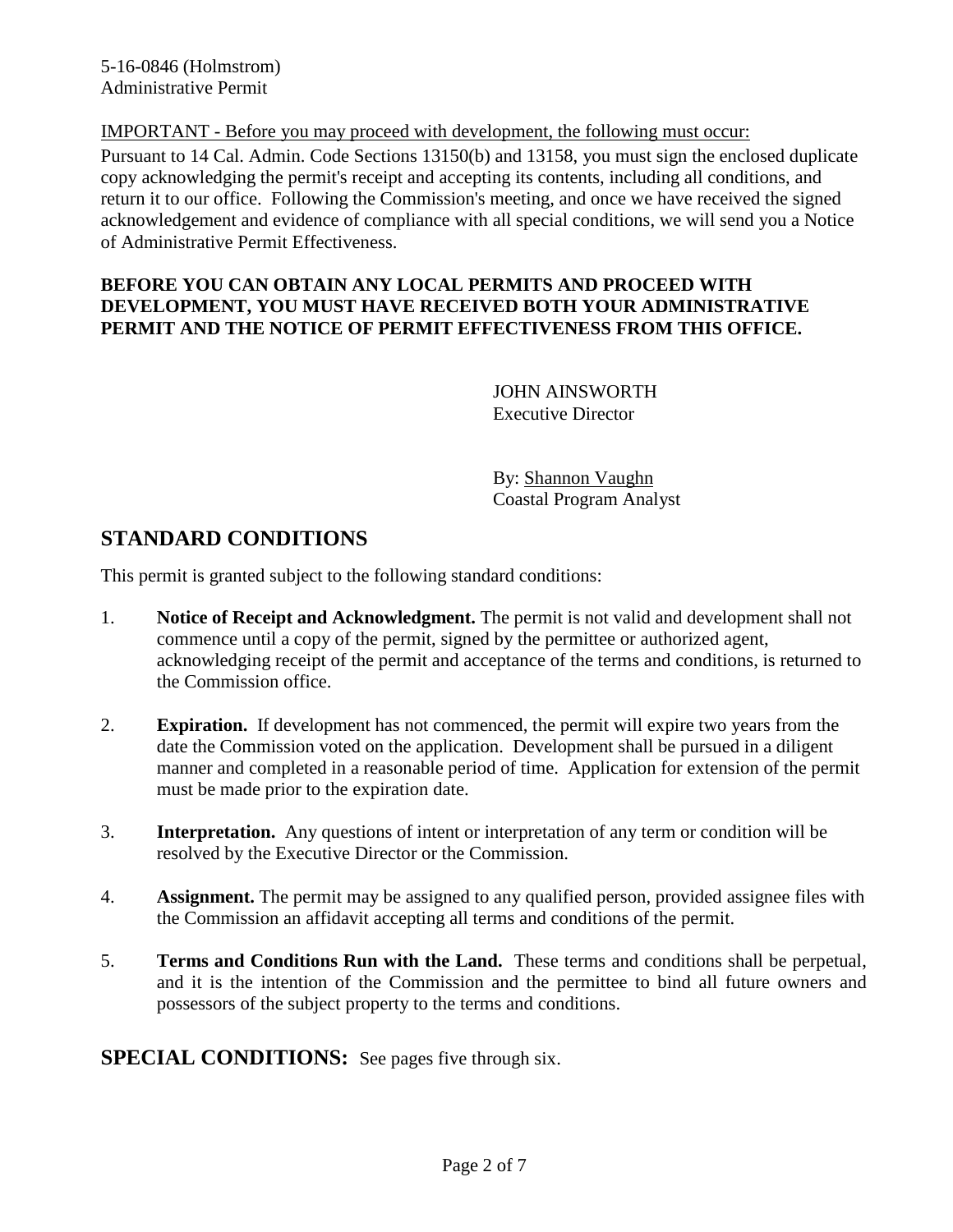#### **EXECUTIVE DIRECTOR'S DETERMINATION (continued):**

The Executive Director hereby determines that the proposed development is a category of development, which, pursuant to PRC Section 30624, qualifies for approval by the Executive Director through the issuance of an Administrative Permit. Subject to Standard and Special Conditions as attached, said development is in conformity with the provisions of Chapter 3 of the Coastal Act of 1976 and will not have any significant impacts on the environment within the meaning of the California Environmental Quality Act. If located between the nearest public road and the sea, this development is in conformity with the public access and public recreation policies of Chapter 3.

# **FINDINGS FOR EXECUTIVE DIRECTOR'S DETERMINATION**

### **A. PROJECT DESCRIPTION**

The applicant proposes to remodel and enlarge a 728 square foot one-story, single-family residence on a 2,525 square-foot lot at 2312 Ocean Avenue in the Southeast subarea of Venice, Los Angeles **(Exhibit 1)**. The proposed project consists of the partial demolition of interior walls and fixtures, the rear exterior wall, and part of the roof. The applicant also proposes the construction of an 88 square foot first-floor addition and a 455 square-foot, second-story addition to the existing house, resulting in a 1,271 square-foot two-story, 24-foot high, single-family residence **(Exhibit 2)**. Proposed foundation work includes the installation of new beams, new posts and piers, new footings, and a new stem wall at the rear of the existing residence to support the addition. No grading is proposed. In addition to the single-family residence, a detached 856 square-foot accessary structure consisting of a 438 squarefoot two-car garage with a 418 square-foot second story recreation room exists on the lot. No work to the garage or recreation room is proposed. No landscaping in proposed at this time. However, **Special Condition 2** requires any future landscaping to be primarily native and drought tolerant. The proposal includes new fixtures to minimize energy use and preserve water quality consistent with the Coastal Act and with the City's adopted CALGreen standards and other City guidelines. **Special Condition 1**  requires the applicant to incorporate water quality and best management practices (BMP) measures into the project.

Typically, the Commission looks at allowable land uses, density, and height when evaluating whether or not a project is visually compatible with the character of the neighborhood, along with the existing characteristics of the surrounding area. The project site is part of a developed residential neighborhood approximately 270 feet from the Venice Canals and 0.5-miles inland of the public beach and is designated Low Medium Residential by the certified Venice Land Use Plan (LUP) and RD3-1-O by the Los Angeles Zoning Code.

All the buildings along this part of Ocean Avenue are single-family residences and duplexes. The Southeast neighborhood is comprised of an amalgam of new and old buildings, mostly one, two, or three stories. The proposed project is designed to be consistent with previous Commission actions in the Southeast neighborhood (see table below for past Commission actions in the surrounding area).

The City of Los Angeles has consistently limited new development in the project area to a height of 25 feet (flat roof), or 30 feet (varied roofline) measured above the fronting right-of-way. The proposed project conforms to the height limit of the LUP with a 24-foot high varied roof. There is no roof deck or roof access structure proposed at this time. Overall, the project is designed to be compatible with the residential character of the surrounding development.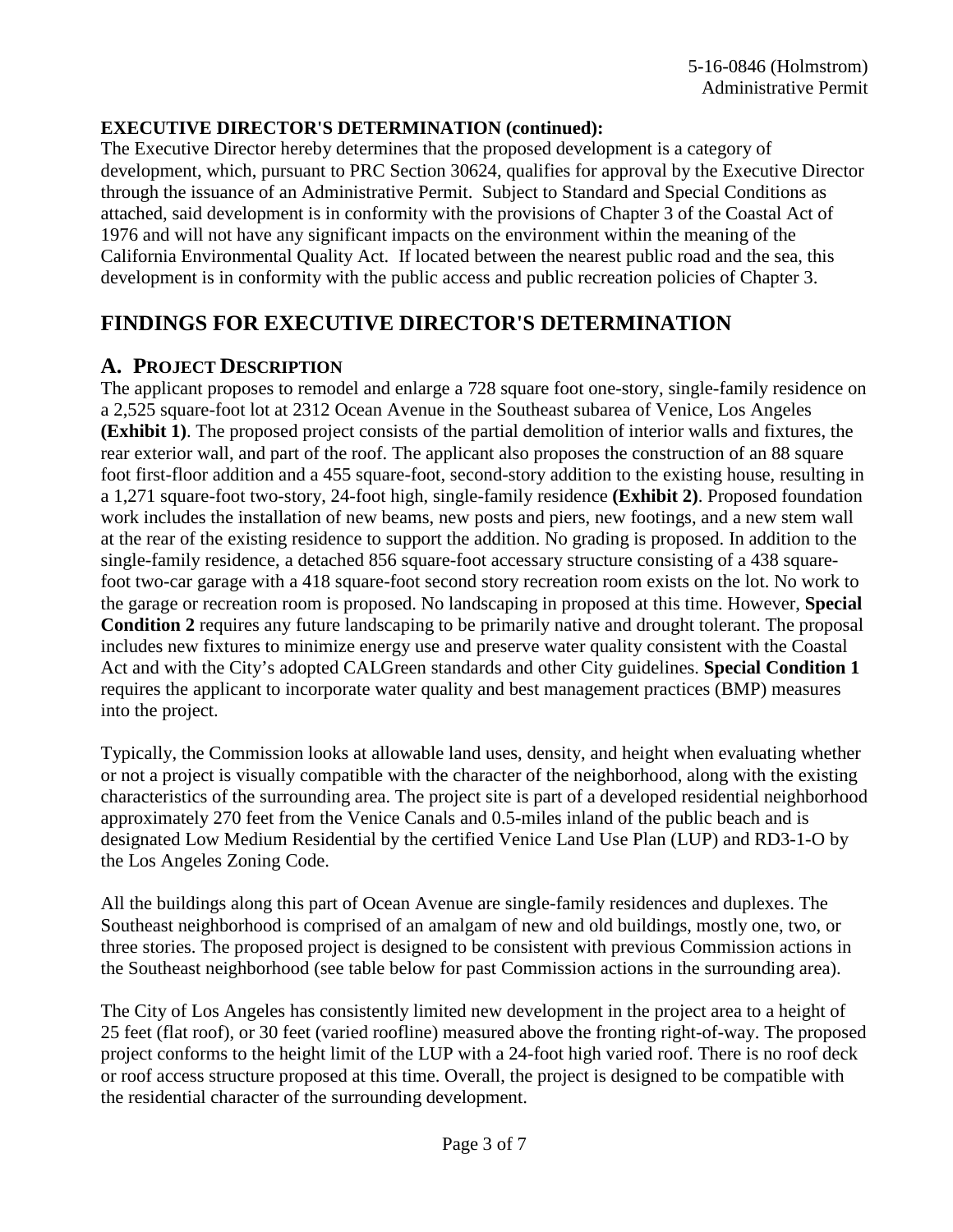| <b>Address</b>          | CDP No.    | Height<br>(f <sub>t</sub> ) | # of<br><b>Stories</b> | <b>Square</b><br>Footage |
|-------------------------|------------|-----------------------------|------------------------|--------------------------|
| 2512 Ocean Ave (SFR)    | 5-16-0251  | 30'                         | 2                      | 2,0174                   |
| 2419 Ocean Ave (SFR)    | 5-08-282-W | $30^{\circ}$                | 2                      | 2,292                    |
| 2403 Ocean Ave (Duplex) | 5-07-073   | $30^{\circ}$                | 3                      | 3,966                    |
| 2411 Ocean Ave (SFR)    | 5-06-369   | $30^{\circ}$                | 3                      | 2,441                    |
| 2423 Ocean Ave (Duplex) | 5-06-282   | $30*$                       | 3                      | 3,177                    |
| 2612 Ocean Ave (SFR)    | 5-05-366-W | 25'                         | 2                      | 2,395                    |
| 2328 Ocean Ave (SFR)    | 5-04-075-W | 30'                         | 3                      | 2,314                    |

|  |  |  |  |  |  | Table 1. Past Commission actions in Southeast Venice subarea. |
|--|--|--|--|--|--|---------------------------------------------------------------|
|--|--|--|--|--|--|---------------------------------------------------------------|

\*roof access structure not included in height

Section 30601 of the Coastal Act provides details regarding the geographic areas where applicant must also obtain a coastal development permit (CDP) from the Commission in addition to obtaining a local CDP from the City. These areas are considered Dual Permit Jurisdiction areas. Coastal zone areas outside of the Dual Permit Jurisdiction areas are considered Single Permit Jurisdiction areas. Pursuant to Section 30600(b) of the Coastal Act, the City of Los Angeles has been granted the authority to approve or deny CDPs in both jurisdictions, but all of the City's actions are appealable to the Commission. In this case, the project site is within the Dual Permit Jurisdiction area and has received a CDP and CEQA clearance on September 22, 2016 (DIR-2016-583-CDP & ENV-2016-584- CE) from the City of Los Angeles Department of City Planning. A dual CDP is required for the proposed project because it exceeds the 10% threshold for increases in height and area of the existing structure.

### **B. PUBLIC ACCESS**

The proposed development will not affect the public's ability to gain access to, and/or to make use of, the coast and nearby recreational facilities. Therefore, as proposed the development conforms with Sections 30210 through 30214, Sections 30220 through 30224, and 30252 of the Coastal Act.

### **C. WATER QUALITY**

The proposed development has a potential for a discharge of polluted runoff from the project site into coastal waters. The development, as proposed and as conditioned, incorporates best management practices (BMPs) to minimize the effect of construction and post-construction activities on the marine environment. These BMPs include, but are not limited to, the appropriate management of equipment and construction materials and for the use of post-construction best management practices to minimize the project's adverse impact on coastal waters, as imposed in **Special Condition 1**. Therefore, the Commission finds that the proposed development, as conditioned, conforms with Sections 30230 and 30231 of the Coastal Act regarding the protection of water quality to promote the biological productivity of coastal waters and to protect human health.

### **D. DEVELOPMENT**

As proposed, the development is located within an existing developed area and is compatible with the character and scale of the surrounding area. The project provides adequate parking based on the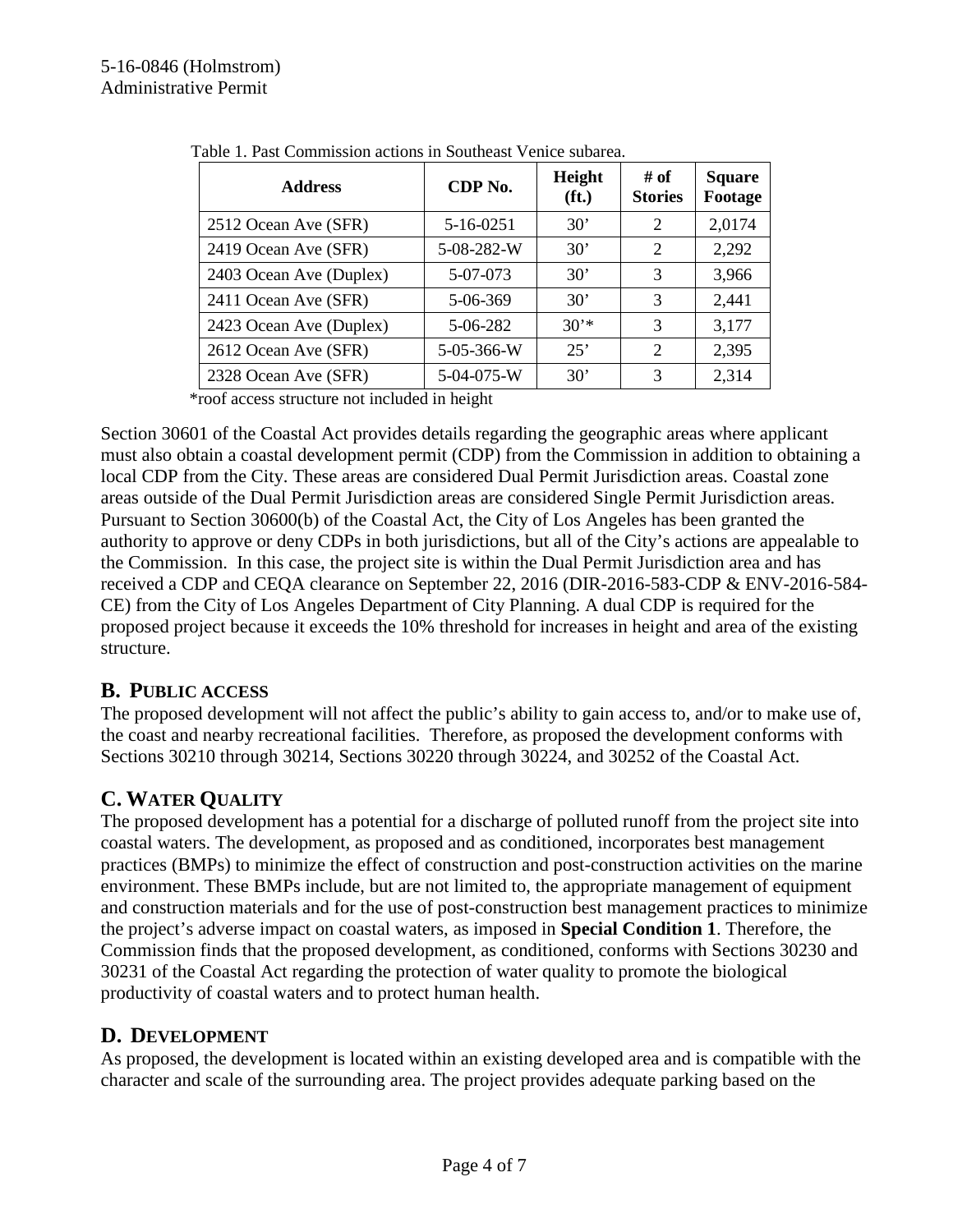Commission's typically applied standards. Therefore, as proposed, the development conforms with Sections 30250, 30251, 30252 and 30253 of the Coastal Act.

## **E. LOCAL COASTAL PROGRAM**

Coastal Act section 30604(a) states that, prior to certification of a local coastal program (LCP), a coastal development permit can only be issued upon a finding that the proposed development is in conformity with Chapter 3 of the Act and that the permitted development will not prejudice the ability of the local government to prepare an LCP that is in conformity with Chapter 3. The Venice Land Use Plan was certified by the Commission on June 14, 2001 and is advisory in nature and may provide guidance. The proposed development is consistent with Chapter 3 of the Coastal Act and with the certified Land Use Plan for the area. Approval of the project as proposed will not prejudice the ability of the local government to prepare an LCP that is in conformity with the provisions of Chapter 3 of the Coastal Act.

## **F. CALIFORNIA ENVIRONMENTAL QUALITY ACT (CEQA)**

There are no feasible alternatives or additional feasible mitigation measures available that would substantially lessen any significant adverse effect that the activity may have on the environment. Therefore, the proposed project is the least environmentally damaging feasible alternative and can be found consistent with the requirements of the Coastal Act to conform to CEQA.

# **SPECIAL CONDITIONS**

This permit is granted subject to the following special conditions:

- 1. **Construction Responsibilities and Debris Removal.** By acceptance of this coastal development permit, the permittee agrees that the approved development shall be carried out in compliance with the following BMPs:
	- (a) No demolition or construction materials, debris, or waste shall be placed or stored where it may enter sensitive habitat, receiving waters or a storm drain, or be subject to wave, wind, rain, or tidal erosion and dispersion.
	- (b) No demolition or construction equipment, materials, or activity shall be placed in or occur in any location that would result in impacts to environmentally sensitive habitat areas, streams, wetlands or their buffers.
	- (c) Any and all debris resulting from demolition or construction activities shall be removed from the project site within 24 hours of completion of the project.
	- (d) Demolition or construction debris and sediment shall be removed from work areas each day that demolition or construction occurs to prevent the accumulation of sediment and other debris that may be discharged into coastal waters.
	- (e) All trash and debris shall be disposed in the proper trash and recycling receptacles at the end of every construction day.
	- (f) The applicant shall provide adequate disposal facilities for solid waste, including excess concrete, produced during demolition or construction.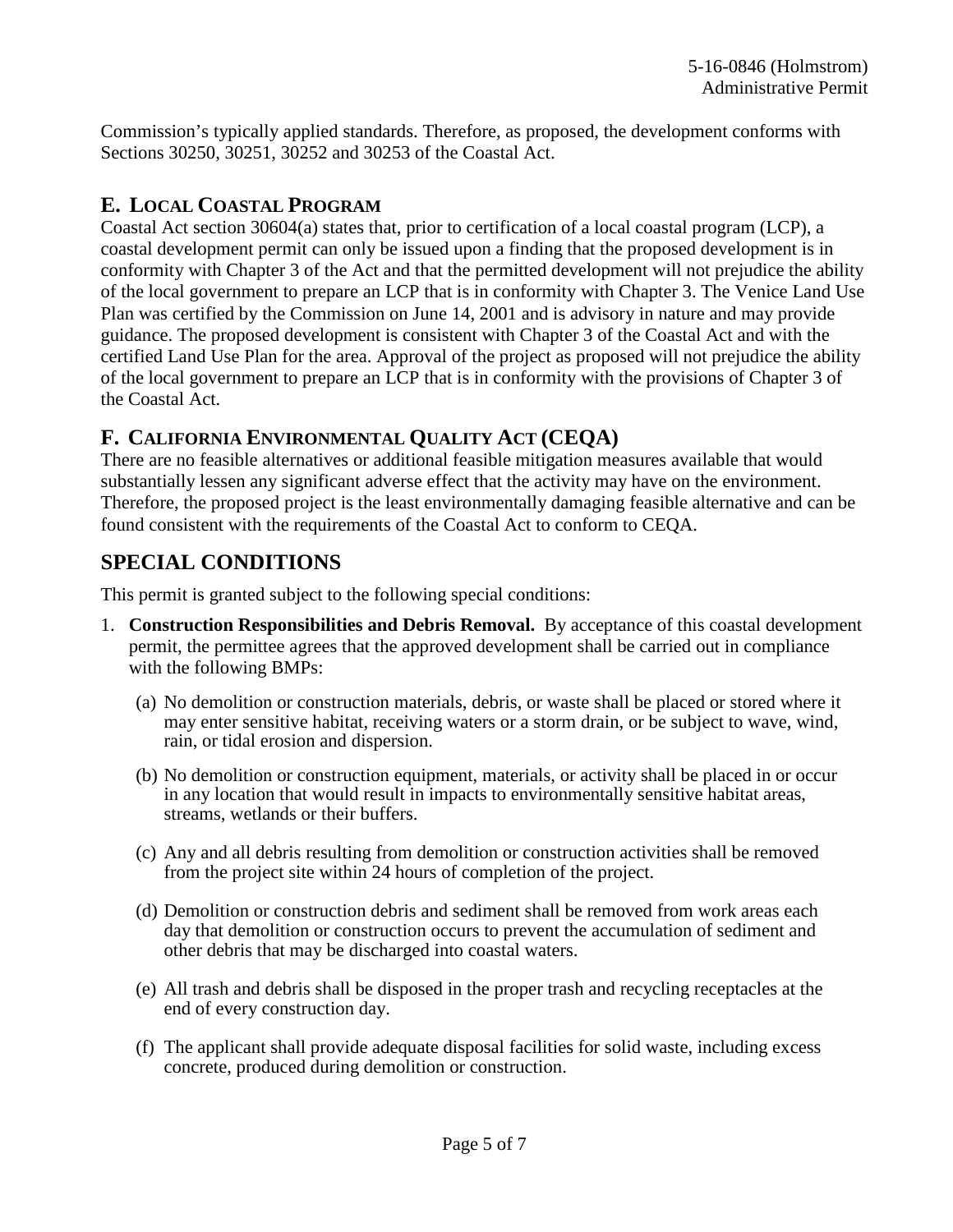- (g) Debris shall be disposed of at a legal disposal site or recycled at a recycling facility. If the disposal site is located in the coastal zone, a coastal development permit or an amendment to this permit shall be required before disposal can take place unless the Executive Director determines that no amendment or new permit is legally required.
- (h) All stock piles and construction materials shall be covered, enclosed on all sides, shall be located as far away as possible from drain inlets and any waterway, and shall not be stored in contact with the soil.
- (i) Machinery and equipment shall be maintained and washed in confined areas specifically designed to control runoff. Thinners or solvents shall not be discharged into sanitary or storm sewer systems.
- (j) The discharge of any hazardous materials into any receiving waters shall be prohibited.
- (k) Spill prevention and control measures shall be implemented to ensure the proper handling and storage of petroleum products and other construction materials. Measures shall include a designated fueling and vehicle maintenance area with appropriate berms and protection to prevent any spillage of gasoline or related petroleum products or contact with runoff. The area shall be located as far away from the receiving waters and storm drain inlets as possible.
- (l) Best Management Practices (BMPs) and Good Housekeeping Practices (GHPs) designed to prevent spillage and/or runoff of demolition or construction-related materials, and to contain sediment or contaminants associated with demolition or construction activity, shall be implemented prior to the on-set of such activity.
- (m)All BMPs shall be maintained in a functional condition throughout the duration of construction activity.
- 2. **Landscaping Drought Tolerant, Non Invasive Plants.** Vegetated landscaped areas shall only consist of native plants or non-native drought tolerant plants, which are non-invasive. No plant species listed as problematic and/or invasive by the California Native Plant Society [\(http://www.CNPS.org/\)](http://www.cnps.org/), the California Invasive Plant Council (formerly the California Exotic Pest Plant Council) [\(http://www.cal-ipc.org/\)](http://www.cal-ipc.org/), or as may be identified from time to time by the State of California shall be employed or allowed to naturalize or persist on the site. No plant species listed as a "noxious weed" by the State of California or the U.S. Federal Government shall be utilized within the property. All plants shall be low water use plants as identified by California Department of Water Resources (See:http://www.water.ca.gov/wateruseefficiency/docs/wucols00.pdf). If using potable water for irrigation, the project shall use water-conserving emitters (e.g. microspray) and drip irrigation. Use of weather-based irrigation controllers and reclaimed water for irrigation is encouraged.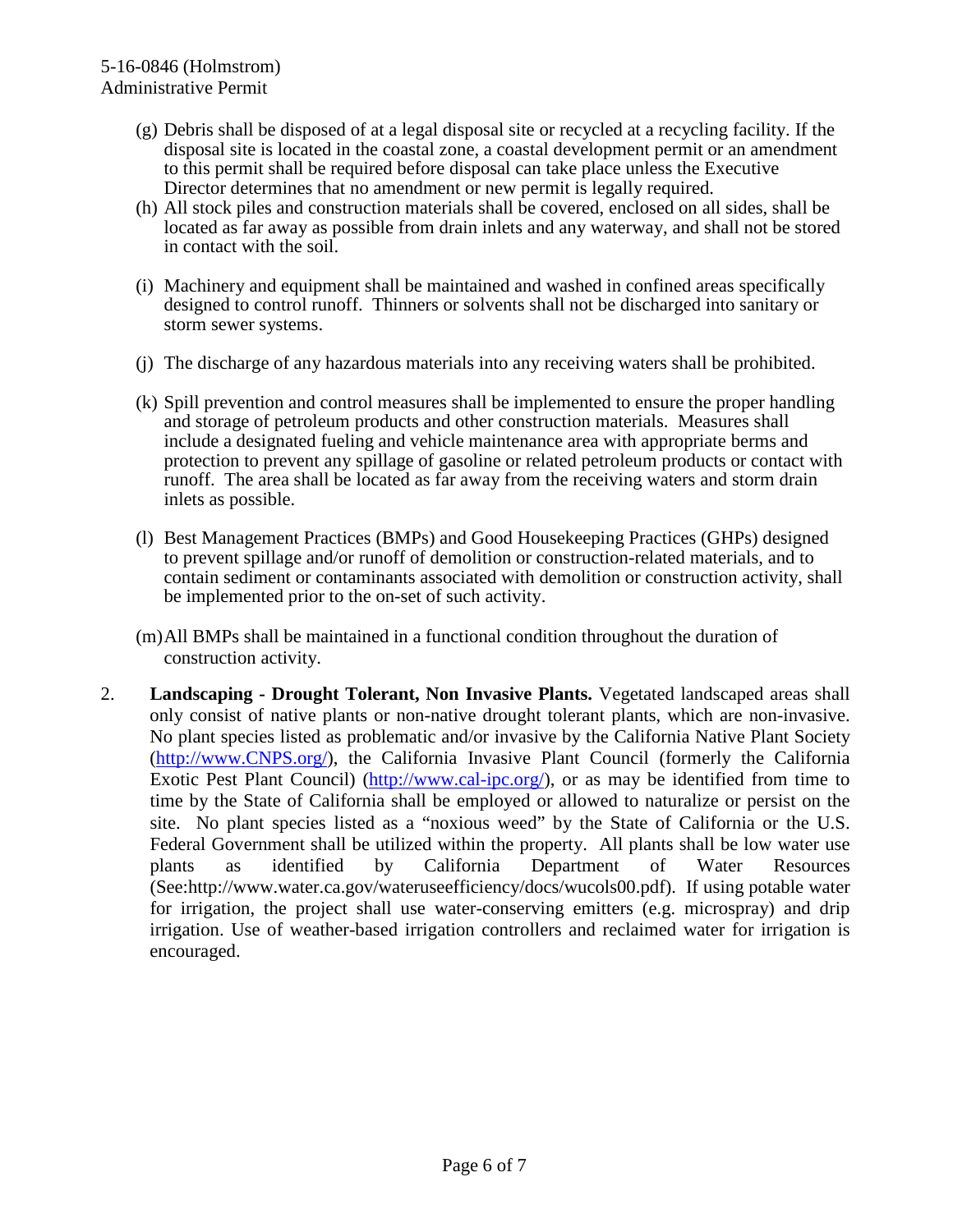## **ACKNOWLEDGMENT OF PERMIT RECEIPT/ACCEPTANCE OF CONTENTS**

\_\_\_\_\_\_\_\_\_\_\_\_\_\_\_\_\_\_\_\_\_\_\_\_\_\_\_\_ \_\_\_\_\_\_\_\_\_\_\_\_\_\_\_\_\_\_\_\_\_\_

I/We acknowledge that I/we have received a copy of this permit and have accepted its contents including all conditions.

Applicant's Signature Date of Signing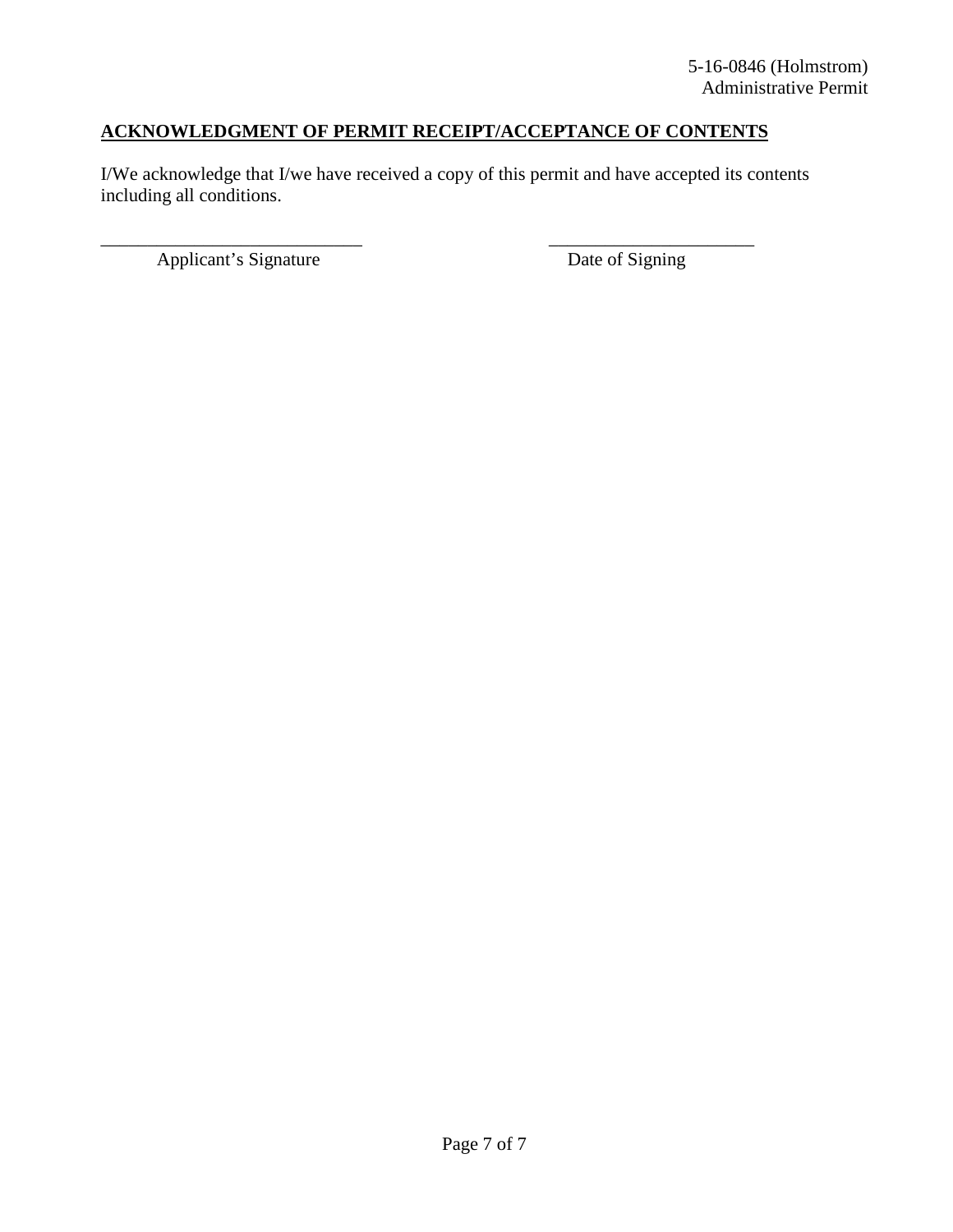#### Google Maps 2312 Ocean Ave



Map data @2017 Google 200 ft I

Coastal Commission 5-16-0846 Exhibit 1 Page 1 of 2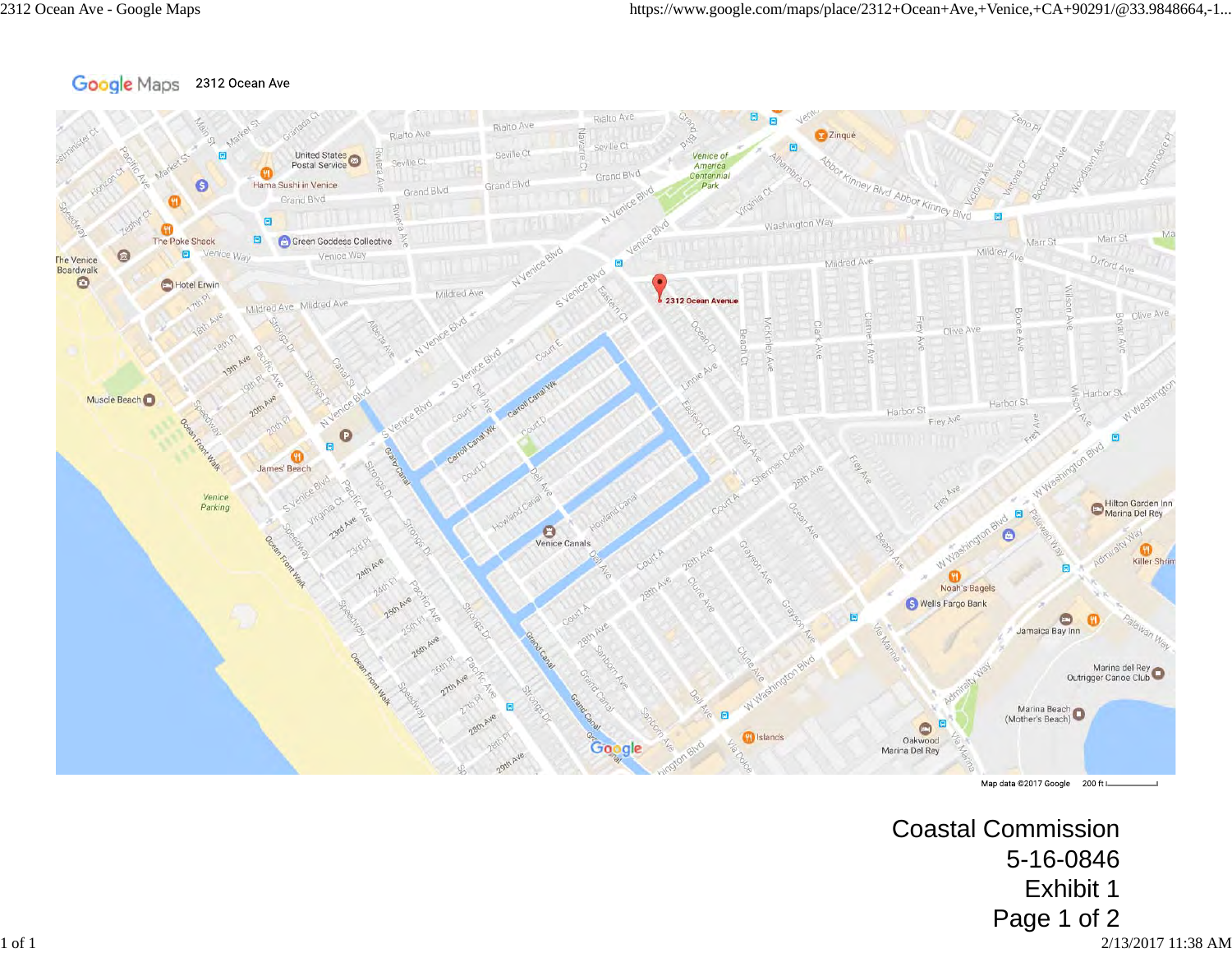Google Maps 2312 Ocean Ave



Imagery @2017 Google, Map data @2017 Google 20 ft Letter 2017 Google 20 ft Letter 2017 Google 30 ft Letter 30 5-16-0846 Exhibit 1 Page 2 of 2

 $^{2/13/2017}$  11:39 AM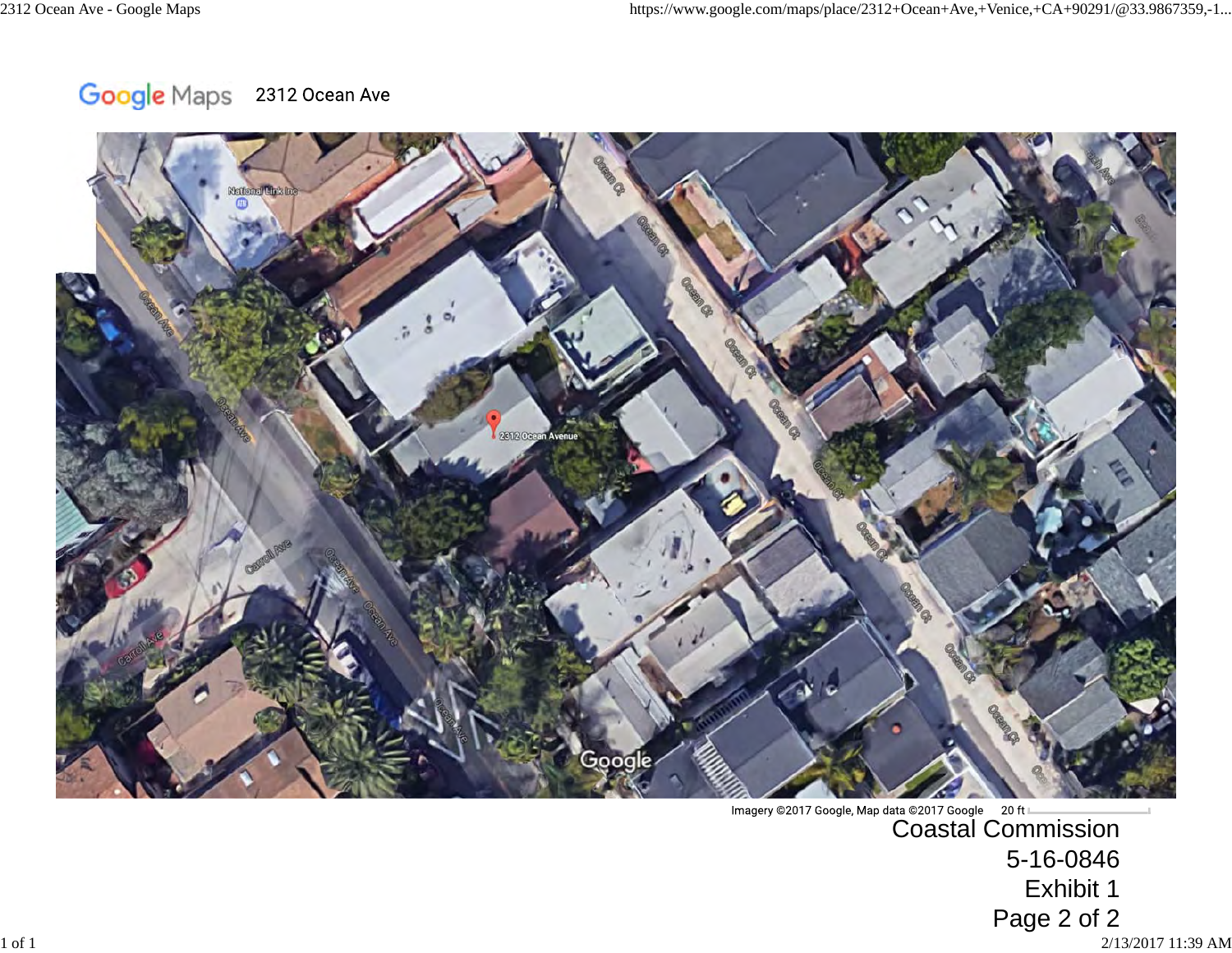

1920年12月12日, 1920年12月1日, 1920年12月1日, 1920年12月1日, 1920年12月, 1920年12月, 1920年12月, 1920年12月, 1920年12月, 1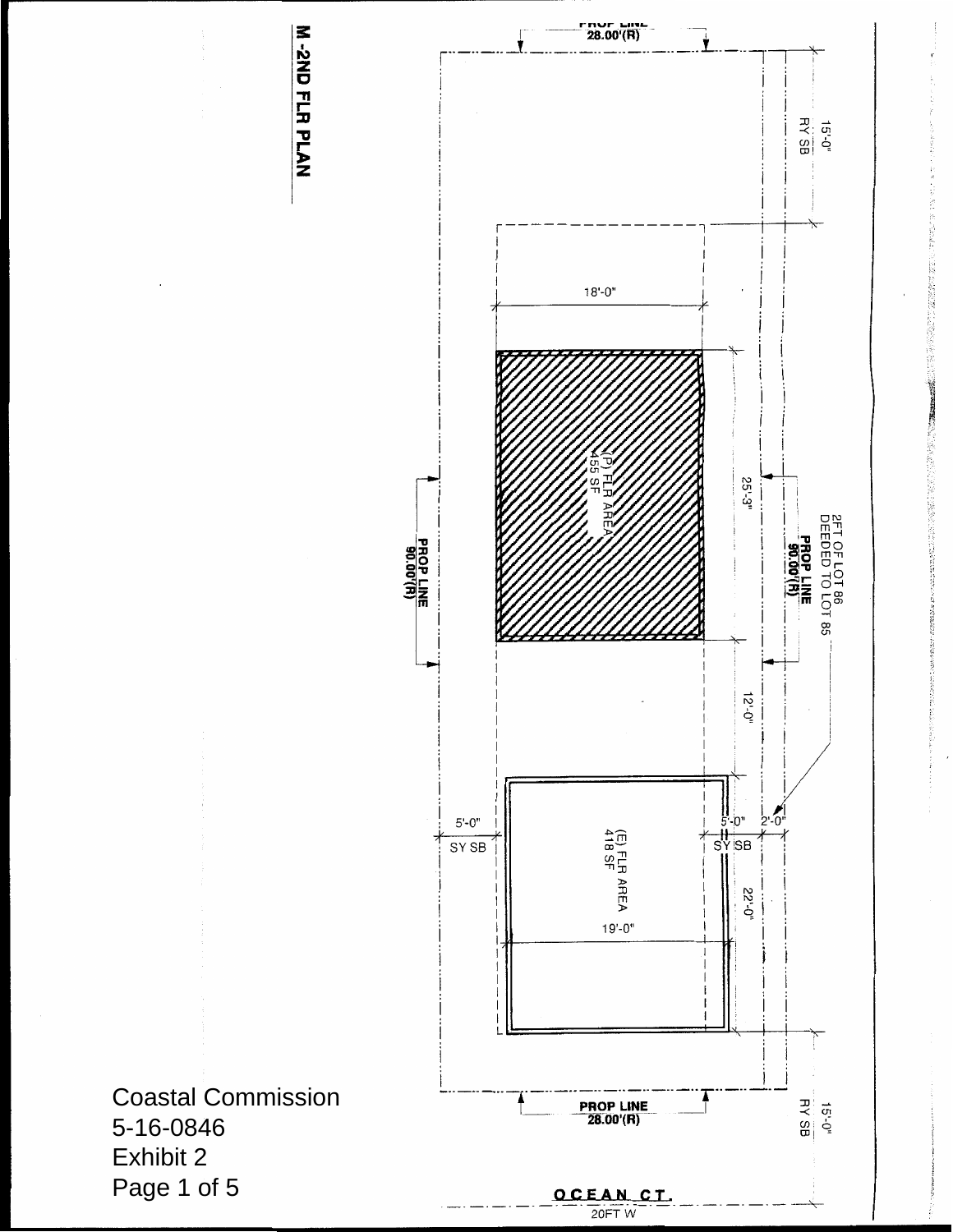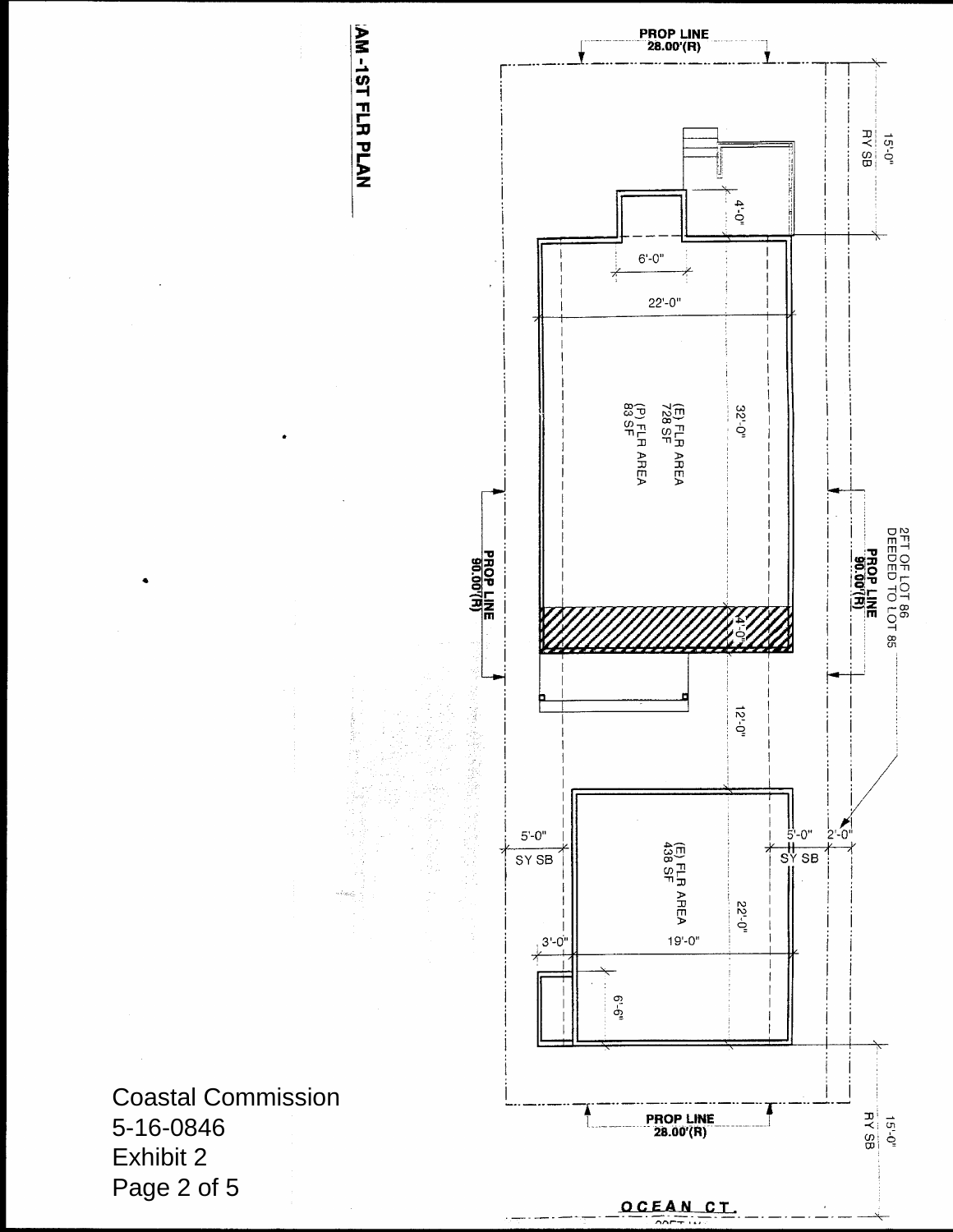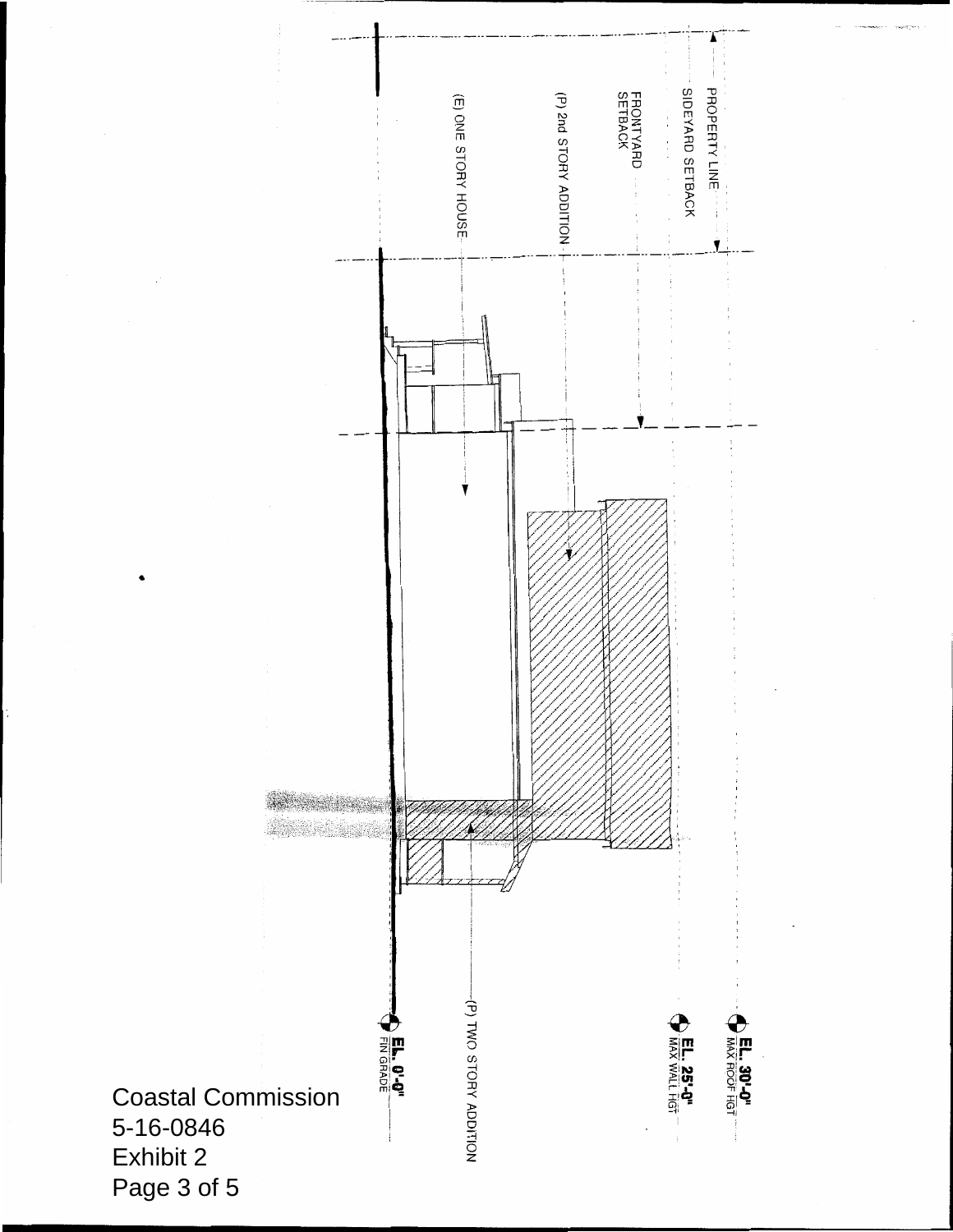